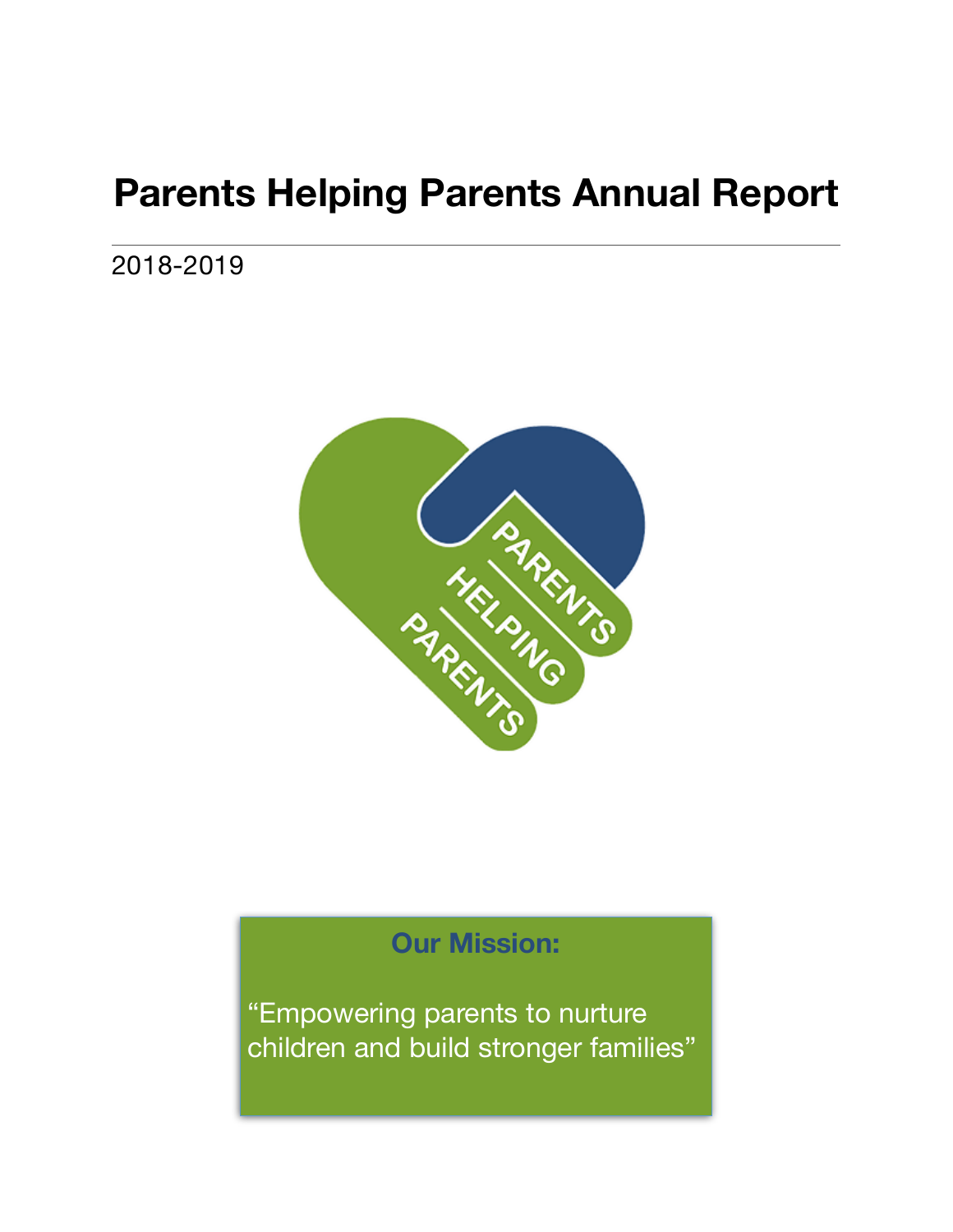#### **Board of Directors**

*Fiscal Year 2019 (July 1, 2018 – June 30, 2019)* 

| <b>Christina Bianchi</b> , President                                                           | Matthew Borrello                                           | Stewart Jester         | Debbie Singleton                                |
|------------------------------------------------------------------------------------------------|------------------------------------------------------------|------------------------|-------------------------------------------------|
|                                                                                                | Jennifer Davis                                             | Bela Labovitch         | Mia Shindell (Deceased)                         |
| Yves Rangoot., Vice-President<br>Piro Sassa, Former Treasurer<br><b>Alan Webber, Treasurer</b> | <b>Emily Devonick</b><br>Ruth Ehrlich<br><b>Rick Goode</b> | Sky Olander<br>Toni R. | <b>Shelly Steenrod</b><br>Thom S.<br>Michael W. |

### **Staff and Consultants**

| Sarah Brinley                          | Ellie Edraos               | Lalita Nakarmi                                     | Claudia Vigil                           |
|----------------------------------------|----------------------------|----------------------------------------------------|-----------------------------------------|
| Lee Colello<br><b>Matthew Coughlin</b> | Alan Jones<br>Suzanne Mass | <b>Richard Pryor</b><br>Aisha Saunders-<br>Jackson | <b>Quincey Williamson</b><br>Lily Zhang |

### **Parent Support Group Facilitators and Parent Leaders**

| Antonella T.<br>Ara R.<br>Barbara C.<br>Bei C.<br>Celines C.<br>Chris L.<br>Colleen S.<br>Ed R.<br>Ellen S.<br>Ellie E. | France P.<br>Grace C.<br>Holly M.<br>Ivette T.<br>Jennifer R.<br>Jose $R$ .<br>Katara F.<br>Kate L.<br>Kathy W. | Linda P.<br>Marcia F.<br>Margot S.<br>Matt C.<br>Melia H.<br>Nancy C.<br>Neil G. | Paige B.<br>Randy B.<br>Rick G.<br>Sabrina G.<br>Sara S.<br>Stuart S.<br>Tonya C.<br>Toni R.<br>Tiffany P. |
|-------------------------------------------------------------------------------------------------------------------------|-----------------------------------------------------------------------------------------------------------------|----------------------------------------------------------------------------------|------------------------------------------------------------------------------------------------------------|
|                                                                                                                         |                                                                                                                 |                                                                                  |                                                                                                            |

### **Parental Stress Line Counselors**

| Rosy Abarcherli<br>Ann Aubin<br>John Beck<br>Jennifer Bergantino<br><b>Sharon Brecher</b><br>Linda Carbone<br>Wayne Chan<br><b>Claudine Charles</b><br>Jean Conlin | Windie Dastic<br>Katie Davis<br>Lisa Faille<br>Katera Farris<br><b>Blair Gelbond</b><br>Miriam Goldberg<br>Genesis Gonzalez<br>Melissa Hall<br>Willie Mae Hanson<br>Janisa Hui | Stephanie Messina<br>Linda Morgenstern<br>Neeha Nori<br>Chandra Perez-Gillis<br>Vincent Phua<br>Amber Ray<br>David Schimmel<br>Laura Schulz<br>Sandie Sienkiewicz | Colleen Smaldone<br>Gitanjali Srivastava<br>Sarah True<br>Saundra Williams<br>Binlin Xia |
|--------------------------------------------------------------------------------------------------------------------------------------------------------------------|--------------------------------------------------------------------------------------------------------------------------------------------------------------------------------|-------------------------------------------------------------------------------------------------------------------------------------------------------------------|------------------------------------------------------------------------------------------|
|--------------------------------------------------------------------------------------------------------------------------------------------------------------------|--------------------------------------------------------------------------------------------------------------------------------------------------------------------------------|-------------------------------------------------------------------------------------------------------------------------------------------------------------------|------------------------------------------------------------------------------------------|

## **Professional, Administrative, and Child Care Volunteers**

| Claudine Charles               | Diane Mountain | Aidan O'Flaherty    | Tao Peng                   |
|--------------------------------|----------------|---------------------|----------------------------|
| Janisa Hui                     | Megumi Nagase  | Kevin O'Flaherty    | <b>Barbara Pryor</b>       |
| Mikalia Jackson<br>Yagiang Liu | . Jyoti Nair   | Michaela O'Flaherty | Thom Sudol<br>Greg Thumith |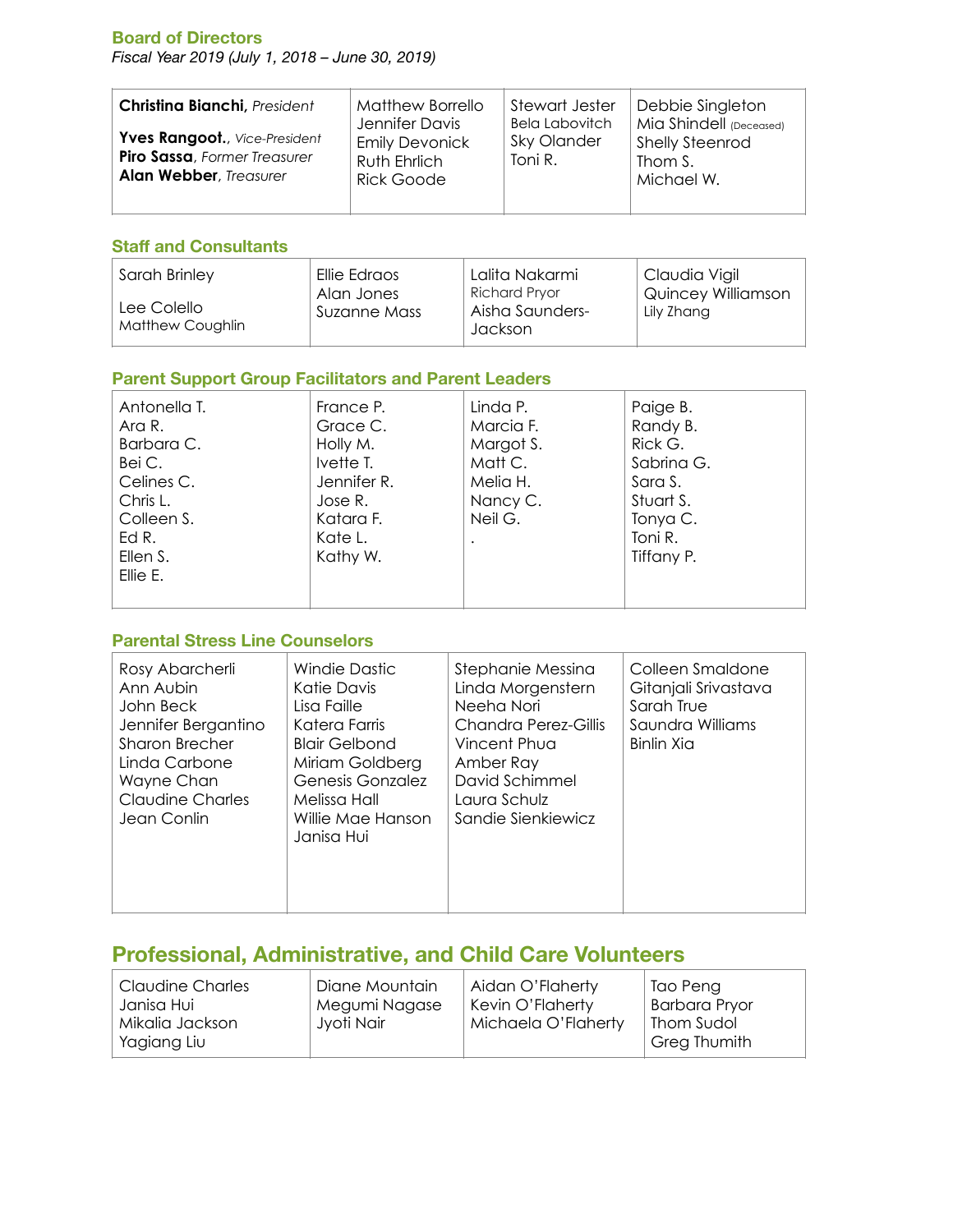## **Parent Support Groups:**

PHP parent support groups create a safe place for parents to talk about the challenges they face raising their children. Groups are co-led by trained facilitators and parent leaders. Parents share their difficulties and successes and learn from each other. All PHP groups are confidential, anonymous, and free.

In FY 2019, PHP offered a total of 39 groups: 22 community-based groups (including 2 online groups), 17 prison & shelter-based groups.

### **IMPACT OF GROUP:**

### **Before group I felt:**

- \* Insecure/could not talk about the problem
- \* Lonely/isolated
- \* Depressed/Sad/Hopeless

### **Today I feel:**

- \* Weight lifted off shoulders
- \* Communicate better
- \* Empowered/Supported



### **Parents served: 811**

## **#of Meeting Hours: 1095 Hours**

**Partners Collaborated: 39** 

**"***Parents come to talk about some of the most personal and difficult problems a family can face. They all help one another and in the process also help themselves. My job as a facilitator is to make the group a safe place to talk about anything and of course to listen."* 

 *– Volunteer Facilitator*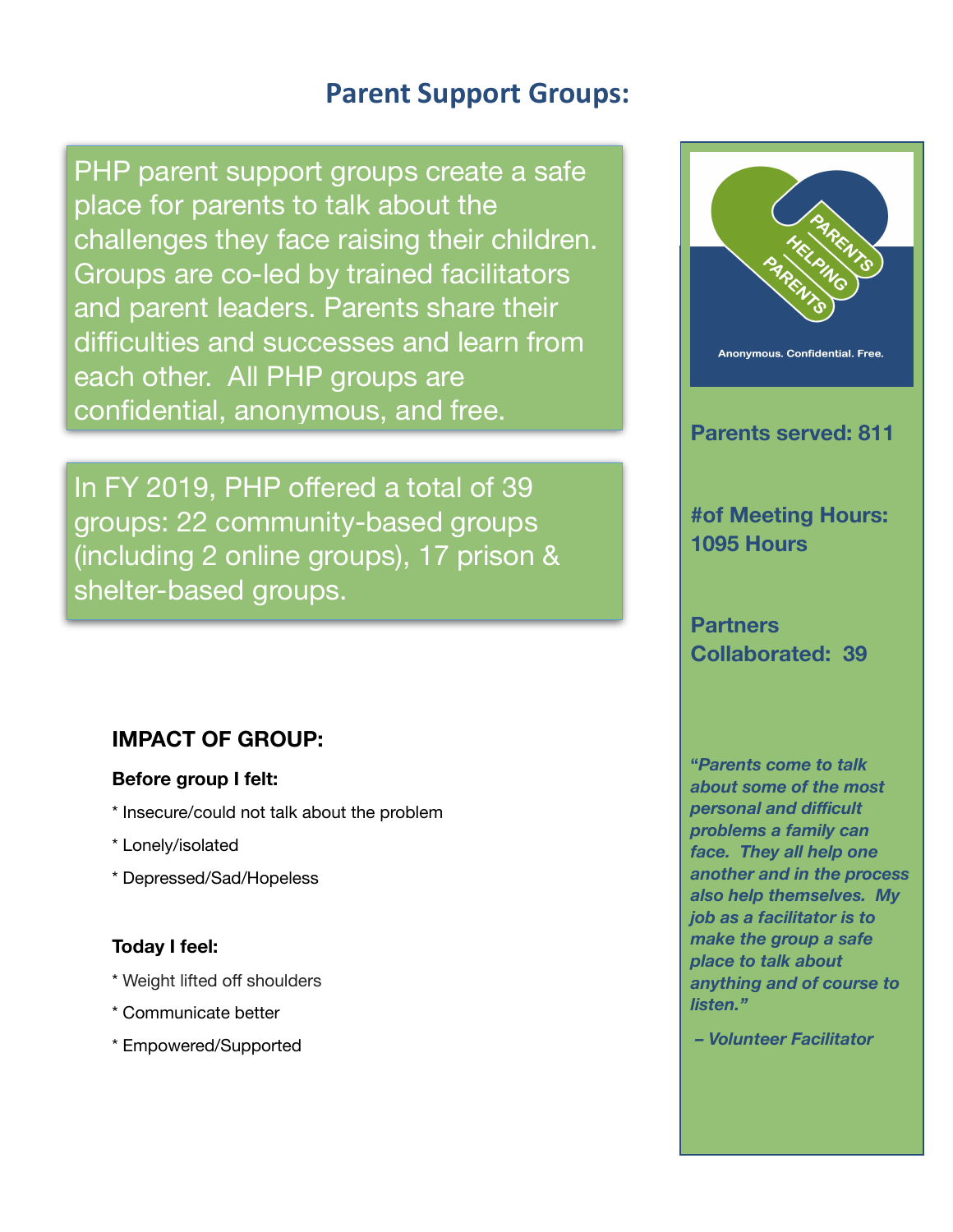## **Parent Support Groups Continued:**

"*The best thing is you can speak openly, and nothing you say goes anywhere. Also you get answers for a lot of unanswered questions. I always leave group feeling better"* 

*-Suzette, Parent Support Group Member* 

*"I am able to ask other group members for advice."* 

*-83% of parents surveyed* 

*"Talking in group gives me ideas about how to be a better parent in the future."* 

*-81% of parents surveyed* 

*"I have learned new child discipline techniques."* 

*-78% of parents surveyed*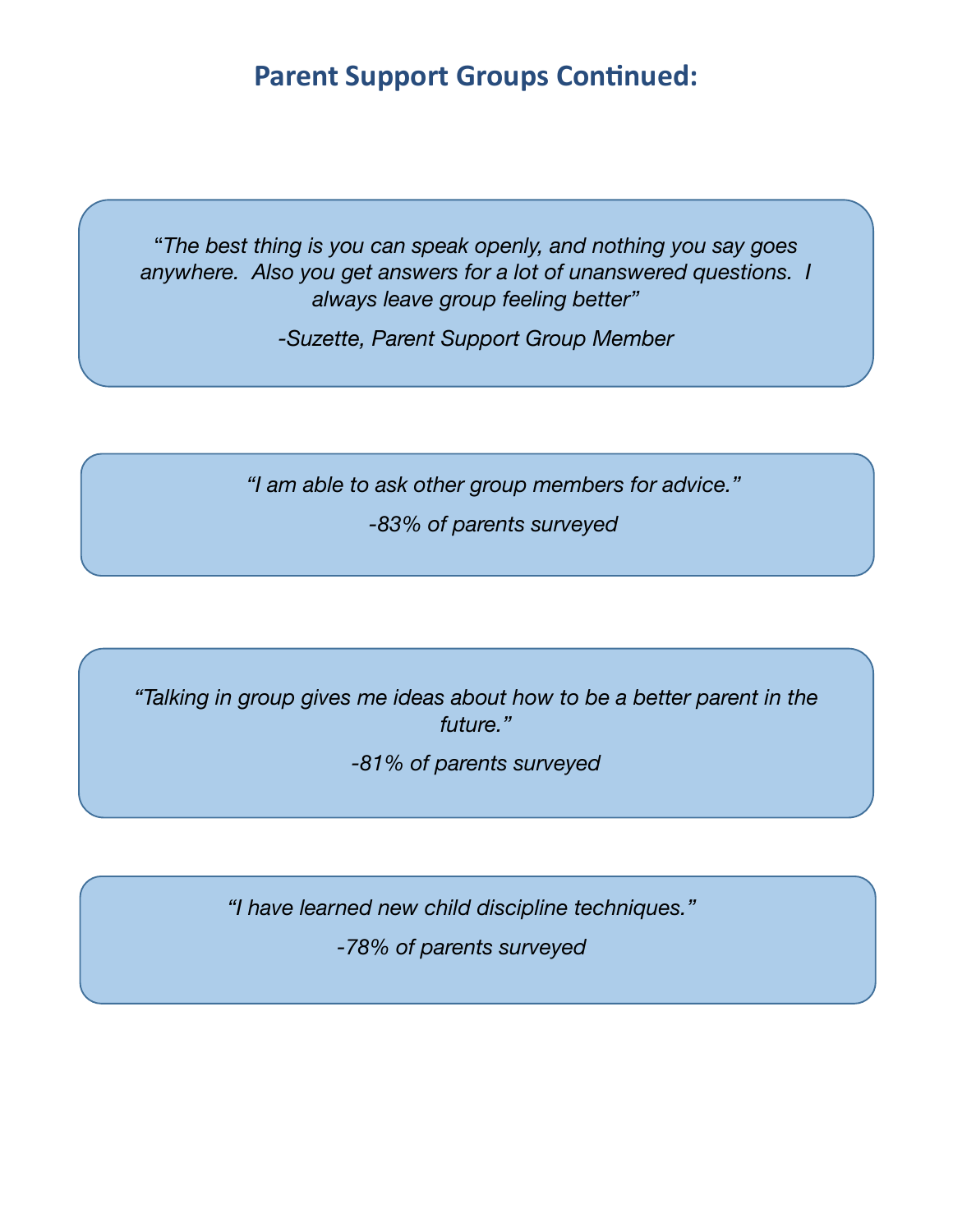## **Parental Stress Line:**

The Parental Stress Line offers support, empathy, information, and crisis intervention support to parents and caregivers. In each call, trained volunteer counselors use a reflective listening model to support the caller's emotional needs and ask open-ended questions to empower the caller to develop their own plan of action. Rather than providing callers with advice, we assist them in thinking through the steps that will help them move toward their identified goal.

"I can't tell you how many places I've called. You've been so kind and understanding. I really just needed somebody to be on my side."

**– Parental Stress Line Caller**

### **IMPACT OF PSL CALLS:**

#### **How upset was the Caller?**

At the beginning of the call: 63% At the end of the call: 12% Improvement: 51%

> **73% of parents were satisfied or very satisfied with the call.**



**Total # of calls received** 

**3,731** 

## **New calls received 1,389**

*"Volunteering on the Parental Line has taught me how to interact better with people by communicating without judgement. It has also expanded my understanding of people's struggles and made me a more informed person"* 

 *– Parental Stress Line Volunteer*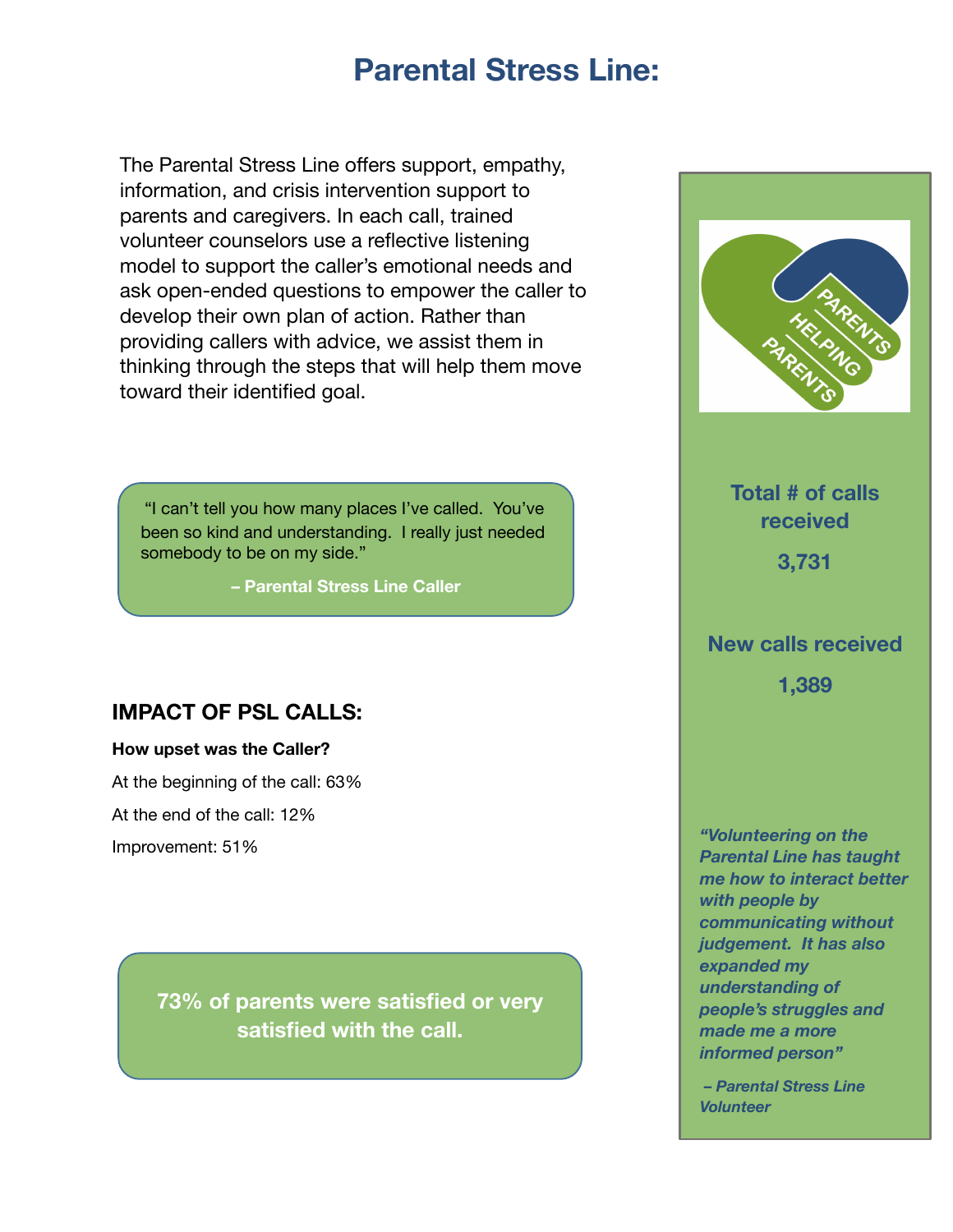| <b>Revenue &amp;</b><br><b>Support</b> |         |
|----------------------------------------|---------|
| State contract                         | 213,744 |
| In-Kind Gifts                          | 489,050 |
| Individual Gifts                       | 54,057  |
| Grants                                 | 50,500  |
| <b>Program Sales</b>                   | 21,042  |
| Investments/<br>Misc                   | 41,614  |
| TOTAL                                  | 870,007 |

| <b>Expenses</b>                        |         |
|----------------------------------------|---------|
| <b>Parent Support</b><br>Group Program | 410,390 |
| <b>Parental Stress</b><br>Line Program | 394,296 |
| Admin and<br>Fundraising               | 94,717  |
| TOTAL                                  | 899,403 |